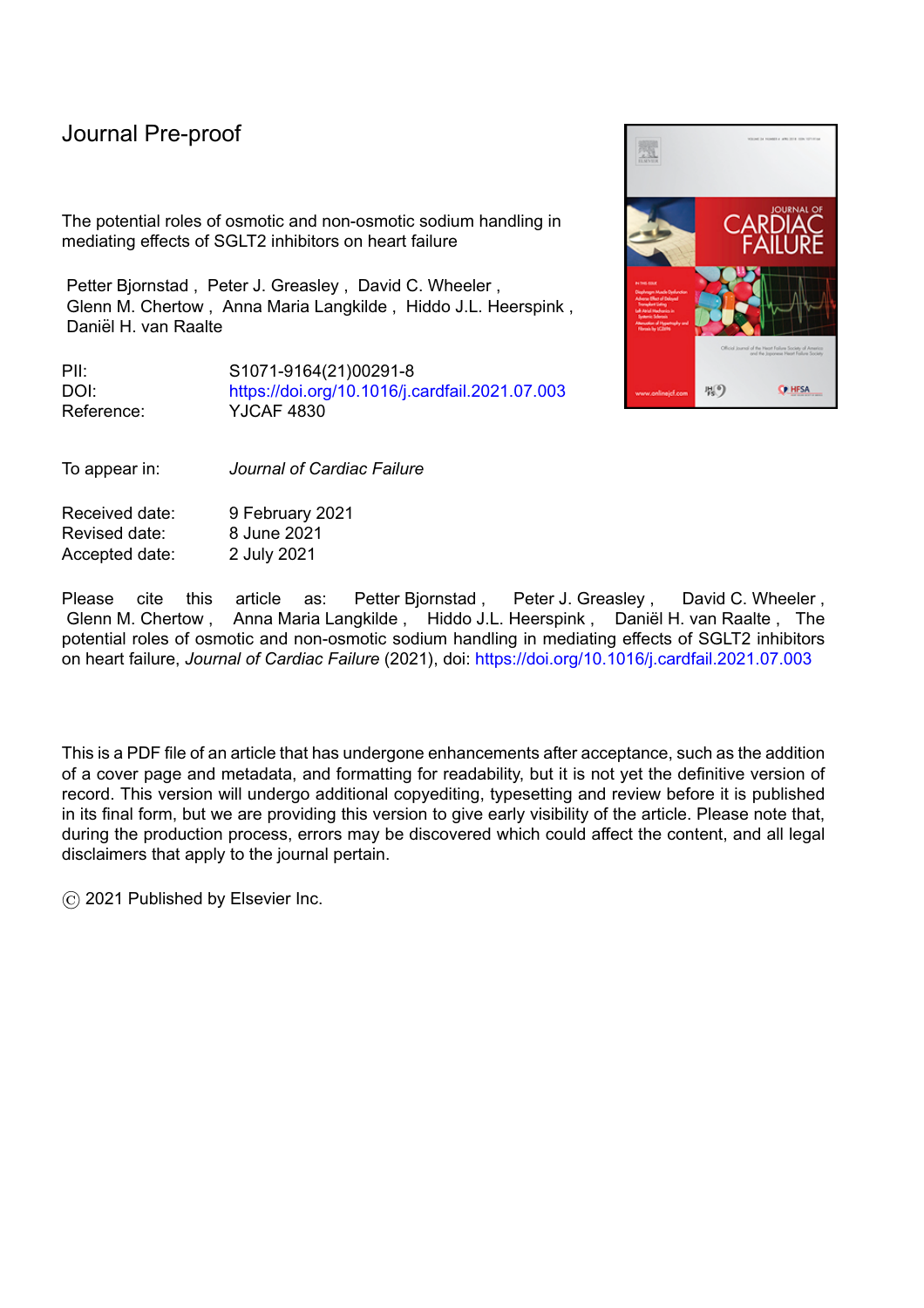# **Title: The potential roles of osmotic and non-osmotic sodium handling in mediating effects of SGLT2**

# **inhibitors on heart failure**

Short title: *Sodium & HF outcomes of SGLT2i*

Petter Bjornstad<sup>a</sup>, Peter J. Greasley<sup>b</sup>, David C. Wheeler<sup>c,d</sup>, Glenn M. Chertow<sup>e</sup>, Anna Maria Langkilde<sup>b</sup>, Hiddo J.L. Heerspink<sup>d,f</sup>, and Daniël H. van Raalte<sup>\*g</sup>

<sup>a</sup> University of Colorado Anschutz Medical Campus and Children's Hospital Colorado, Aurora, CO, USA; <sup>b</sup>BioPharmaceuticals R&D, AstraZeneca, Gothenburg, Sweden;  $c^c$  Department of Renal Medicine, University College London, London, UK; <sup>d</sup> The George Institute for Global Health, Sydney, Australia; <sup>e</sup> Division of Nephrology, Department of Medicine, Stanford University School of Medicine, Palo Alto, CA, USA; <sup>f</sup> Department of Clinical Pharmacy and Pharmacology, University of Groningen, University Medical Center Groningen, Groningen, The Netherlands; <sup>g</sup> Diabetes Center, Department of Internal Medicine, Amsterdam University Medical Center, location VUMC, Amsterdam, The Netherlands

#### **\*Corresponding author information:**

Daniël van Raalte, M.D., Ph.D.

Amsterdam University Medical Center, location VUMC

De Boelelaan 1117, 1081 HV

Amsterdam, The Netherlands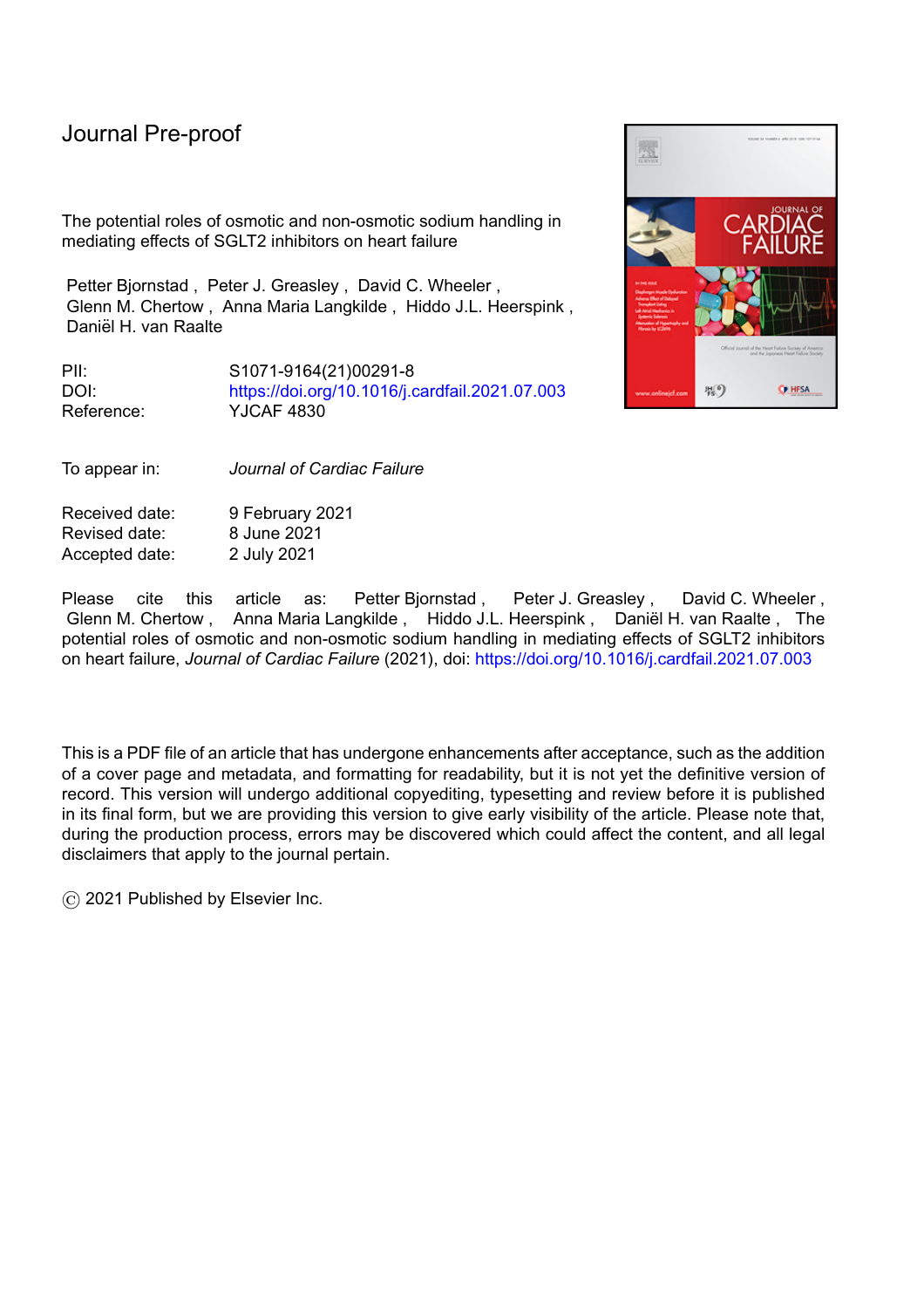Phone: +31 20 4440534

E-mail: d.vanraalte@vumc.nl

**Highlights** 

SGLT2 inhibitors (SGLT2i) mitigate CKD progression and HF hospitalization

Sodium regulation may contribute to SGLT2i's cardioprotective mechanisms

**SGLT2i might mitigate HF via effects on non-osmotic sodium storage** 

**Abstract word count: 199200**

**Manuscript word count: 40743649**

#### **Abbreviations**

AKI, acute kidney injury; BP, blood pressure; CKD, chronic kidney disease; ECV, extracellular volume; ESL, endothelial surface layer; GFR, glomerular filtration rate; HF, heart failure; HFrEF, heart failure with reduced ejection fraction; MRI, magnetic resonance imaging; NHE3, Na<sup>+</sup>/H<sup>+</sup> exchanger isoform 3; PWV, pulse wave velocity; RAAS, renin– angiotensin–aldosterone system; SGLT1, sodium-glucose cotransporter 1; SGLT2, sodium-glucose cotransporter 2; T2D, type 2 diabetes.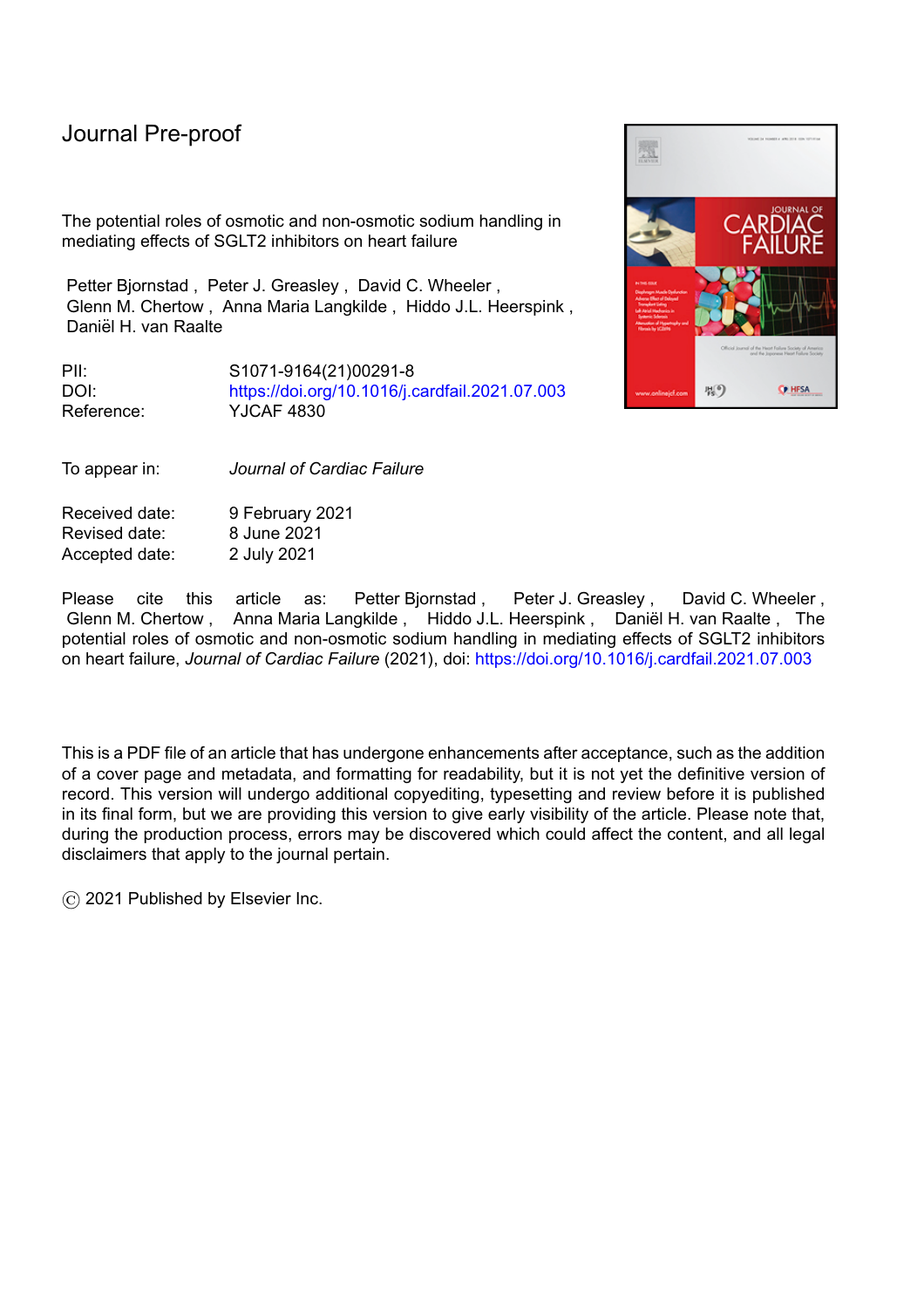#### **Abstract [limit 200 words, current 199200]:**

Concomitant type 2 diabetes and chronic kidney disease (CKD) increases the risk of cardiovascular disease (CVD), including heart failure (HF). Renoprotective agents, while decreasing fluid overload and blood pressure and improving endothelial function and vascular may protect against CVD and HF. Conversely, glucose-lowering drugs modestly ameliorate CVD risk and possibly even worsen HF outcomes. Recent studies demonstrate beneficial effects of sodium-glucose cotransporter 2 inhibitors (SGLT2i) on CKD progression  $and$ , HF hospitalization, and other cardiovascular outcomes, in patients  $\pm$ with and without diabetes. The underlying mechanisms are incompletely explained by modest improvements in blood pressure, glycemic control, body weight, and serum urate. In addition to inhibiting glucose reabsorption, SGLT2i reduce proximal tubular sodium reabsorption, possibly leading to transient natriuresis. We review the hypothesis that **SGLT2i** sthe natriuretic and osmotic diuretic effects of SGLT2i mediate their cardio-protective effects. The degree to which these benefits are related to changes in sodium, independent of the kidney, is currently unknown. Aside from effects on osmotically active sodium, we explore the intriguing possibility that SGLT2i could also modulate non-osmotic sodium storage. This alternative hypothesis is based on emerging literature that challenges the traditional two-compartment model of sodium balance to provide support for a three-compartment model that includes the binding of sodium to glycosaminoglycans, such as those in muscles and skin. This Rrecent research on non-osmotic sodium storage, as well as and direct cardiac effects of SGLT2i, provides possibilities for other ways in which SGLT2i inhibitors might contribute to their benefits inmitigate HF risk. Overall, wWe reviewexplore the effects of SGLT2i on sodium balance and sensitivity, cardiac tissue, interstitial fluid and plasma volume, and non-osmotic sodium storage.

3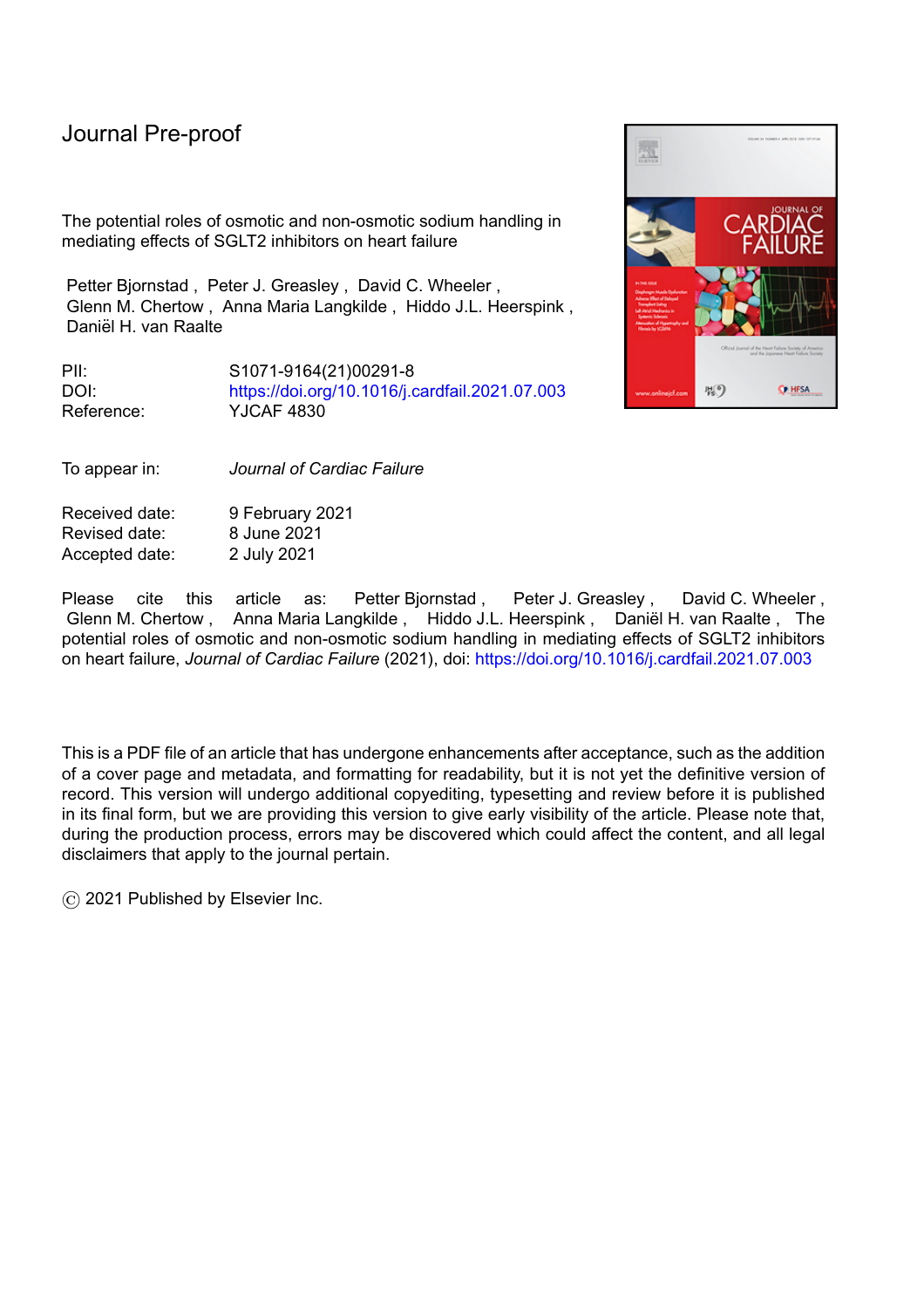**Keywords:** Heart failure, Natriuresis, Non-osmotic sodium, SGLT2 inhibitors

Journal President

4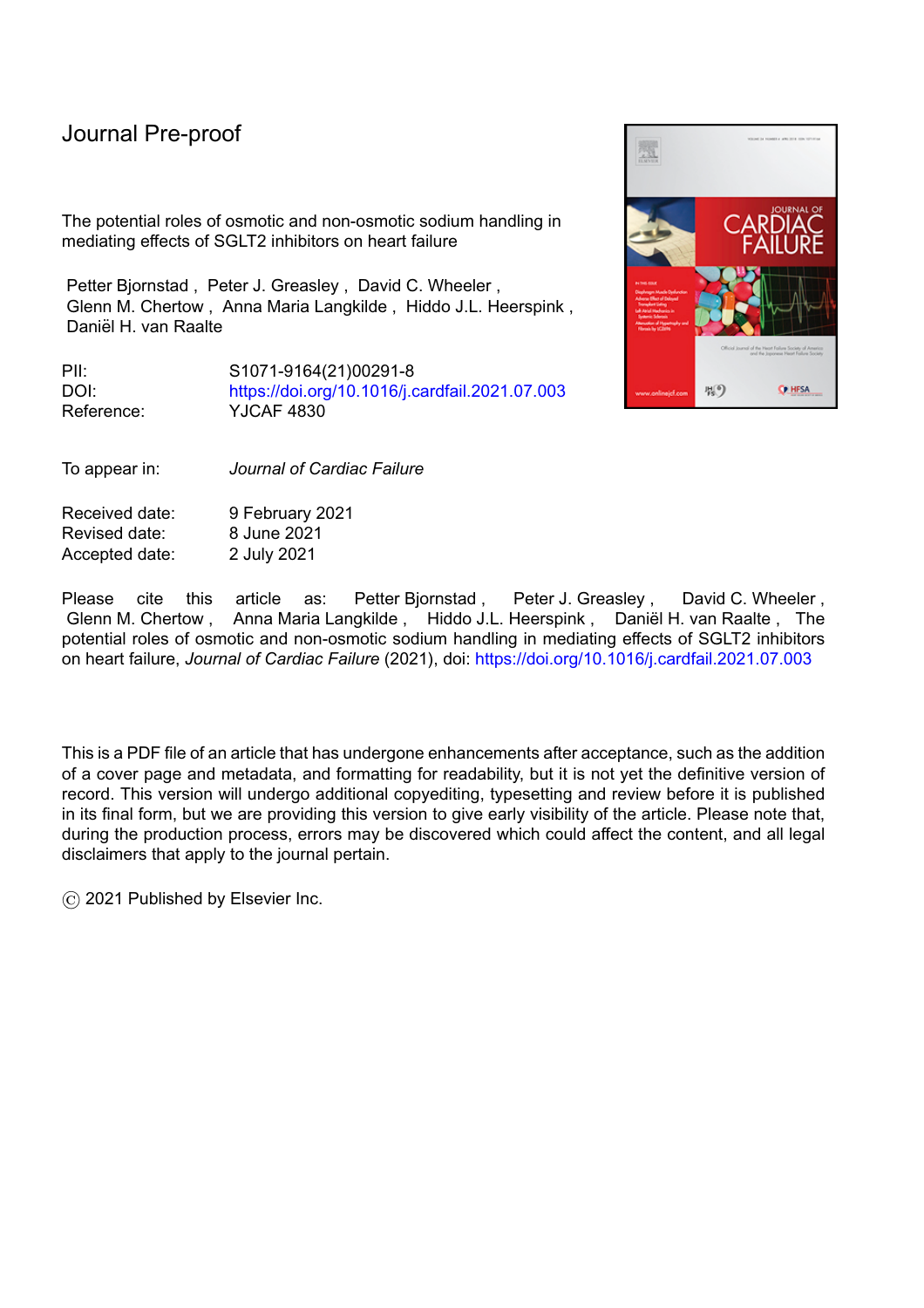#### **Introduction**

Type 2 diabetes (T2D) is an established risk factor for ischemic cardiovascular disease (CVD) and heart failure (HF).(1) The risks of ischemic CVD and HF are increased with albuminuria and/or impaired kidney function. Although in recent decades cardiovascular outcomes have improved for adults with or without T2D, reducing the burden associated with HF by treating classical cardiovascular risk factors has proven to be difficult and thus remains a major public health priority.(2) Accordingly, the introduction of sodium-glucose cotransporter (SGLT) 2 inhibitors offers promise to mitigate cardiorenal disease in people with or without T2D. However, to better understand the role of these drugs in the cardiovascular system, it is important to define their mechanism of action on the cardiorenal axis.

The kidney contributes to glucose homeostasis by actively reabsorbing nearly all of the filtered glucose in the proximal tubule. Although the kinetics of renal glucose reabsorption were first described nearly 90 years ago, it took until the early 1970s to demonstrate that glucose reabsorption occurs in the proximal tubule through two distinct sodium-glucose cotransport systems. Shortly thereafter, two sodium-glucose cotransporters (SGLT1 and SGLT2) were discovered.(3) SGLT1 is a high-affinity, low-capacity transporter responsible for approximately 10% of the renal glucose reabsorption; SGLT2 is a low-affinity, highcapacity transporter responsible for approximately 90% of the renal glucose reabsorption.(4, 5) Together, these transporters are thought to be responsible for total renal glucose reabsorption. In addition to glucose reabsorption, SGLT1 and SGLT2 also facilitate concomitant sodium reabsorption. Approximately two-thirds of the total kidney sodium reabsorption occurs in the proximal tubule, although the extent to which this reabsorption is mediated by SGLT1 and SGLT2 presently remains unknown.(6)

SGLT2 inhibitors were granted marketing authorization in 2014 as glucose-lowering drugs, and work by inducing glucosuria. Through their mechanism of action, the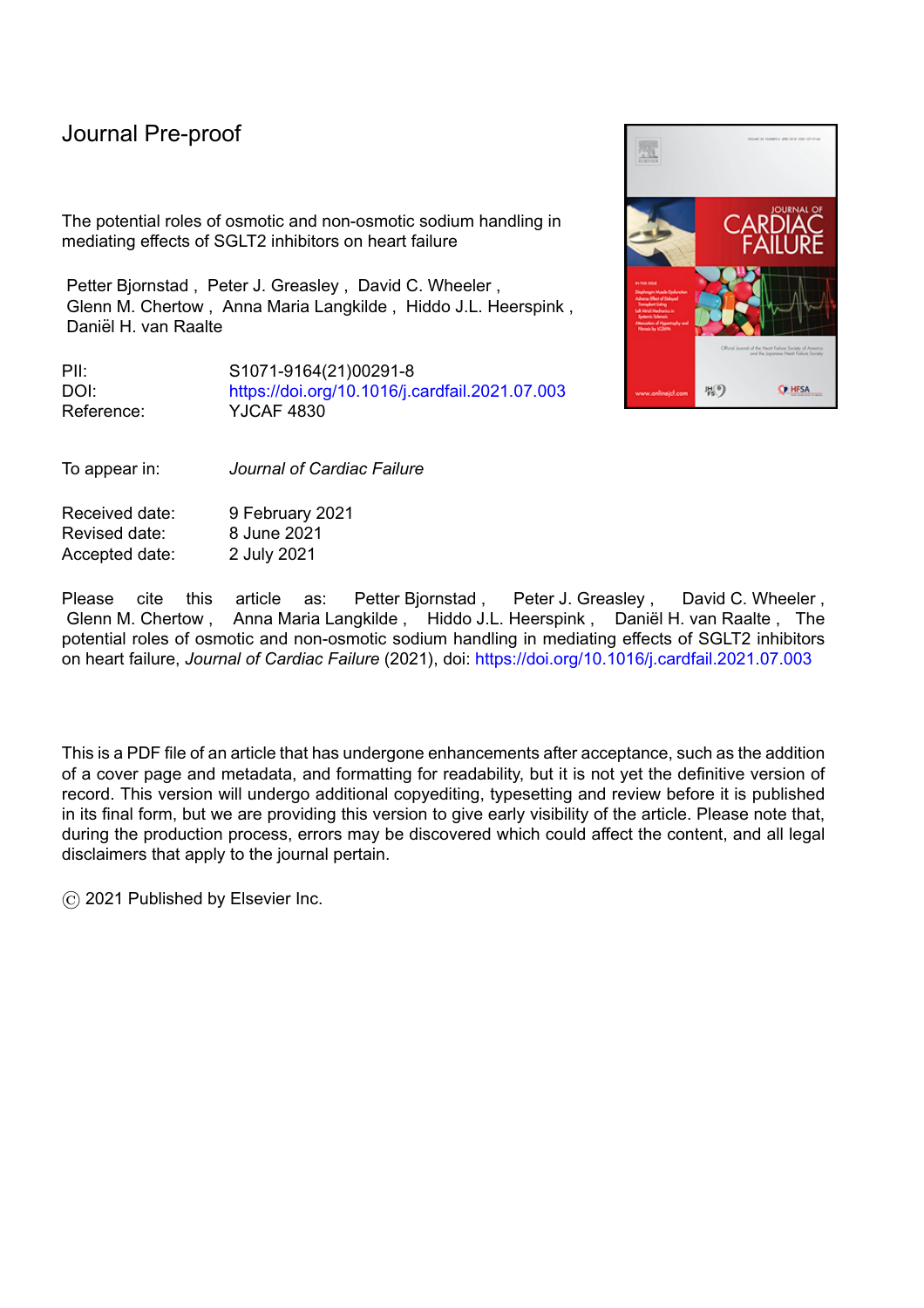### Journal

#### June 7, 2021

glucose-lowering effects of SGLT2 inhibitors in patients with chronic kidney disease (CKD) are modest.(7) However, these drugs have recently received considerable attention in large cardiovascular safety trials owing to favorable HF and renal benefits (Figure 1). For example, in patients with T2D and high CVD risk, the EMPA-REG OUTCOME trial demonstrated a 35% relative risk reduction in hospitalization for HF for empagliflozin versus placebo,(8) while the CANVAS Program with canagliflozin demonstrated beneficial cardiovascular and renal outcomes.(9) The CREDENCE trial, which studied the effects of canagliflozin in patients with T2D and diabetic kidney disease,(10) reported a reduction in HF hospitalization by 39% (95% CI 20%–53%), in addition to attenuating loss of kidney function. Given the ong link between CKD and HF, this further emphasizes the importance of the cardiorenal axis.(10) By comparison, studies assessing the cardiovascular effects of glucose lowering *per se*, when mediated by other agents, had not demonstrated similar benefits, while HF outcomes may even be worsened by some glucose-lowering drugs.(11, 12)

Since publication of the results of several these and other cardiovascular safety trials (Figure 1), as well as real-world effectiveness studies (e.g., CVD-REAL(13)), investigators and clinicians have considered a variety of potential mechanisms underlying the cardiorenal benefits of SGLT2 inhibition. It is generally agreed that (modest) reductions in blood pressure (BP), glucose concentrations, body weight, and serum urate concentrations do not fully explain the observed cardiovascular benefits.(14, 15) Although the exact pathways are not fully understood, the purpose of this article is to describe the effects of SGLT2 inhibitors on sodium handling beyond diuresis and natriuresis *per se*, and to discuss the proposed cardiovascular consequences of changes in sodium sensitivity and balance, including direct sodium-related cardiac effects, effects on interstitial fluid and plasma volume, and changes in non-osmotic sodium storage.

**Field Code Changed**

**Field Code Changed**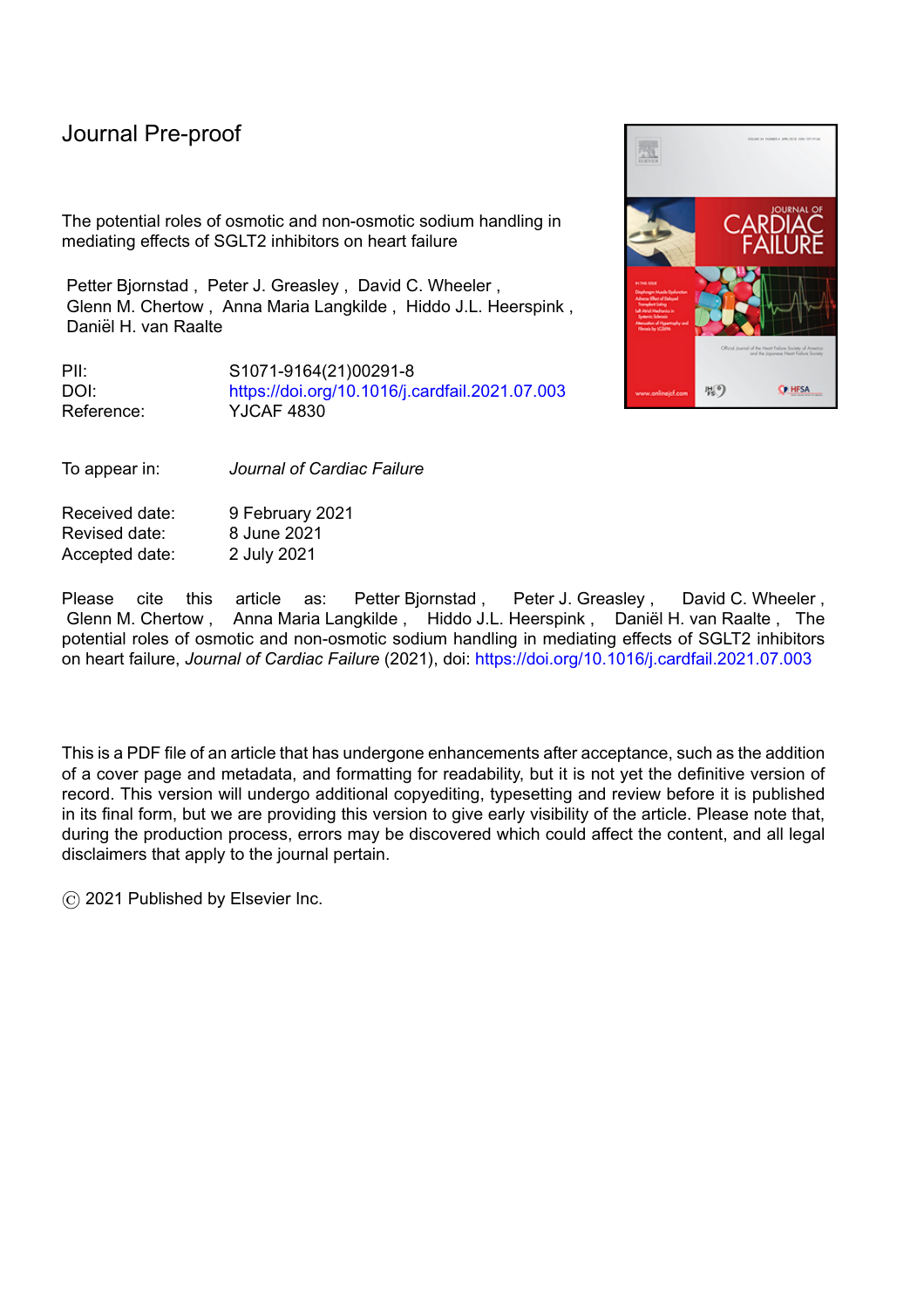**Figure 1** Summary of hospitalization for heart failure results from recent cardiovascular safety trials of SGLT2 inhibitors.



Values in brackets are 95% confidence intervals. Values were derived from the trials' publications; slightly different terminology was used in the trials to describe heart failure hospitalization: EMPA-REG and DECLARE used arate per 1000 pt-yrs , CANVAS used number of participants per 1000 pt-yrs, and CREDENCE and DAPA-HF used events per 1000 [or 100 for DAPA-HF] pt-yrs.

ă.

**Formatted:** Normal, Line spacing: Double

CANVAS, CANagliflozin cardioVascular Assessment Study; CREDENCE, Canagliflozin and Renal Events in Diabetes with Established Nephropathy Clinical Evaluation; DAPA-HF, Dapagliflozin and Prevention of Adverse Outcomes in Heart Failure; DECLARE, Dapagliflozin Effect on Cardiovascular Events–Thrombolysis in Myocardial Infarction 58; EMPA-REG, EMPAgliflozin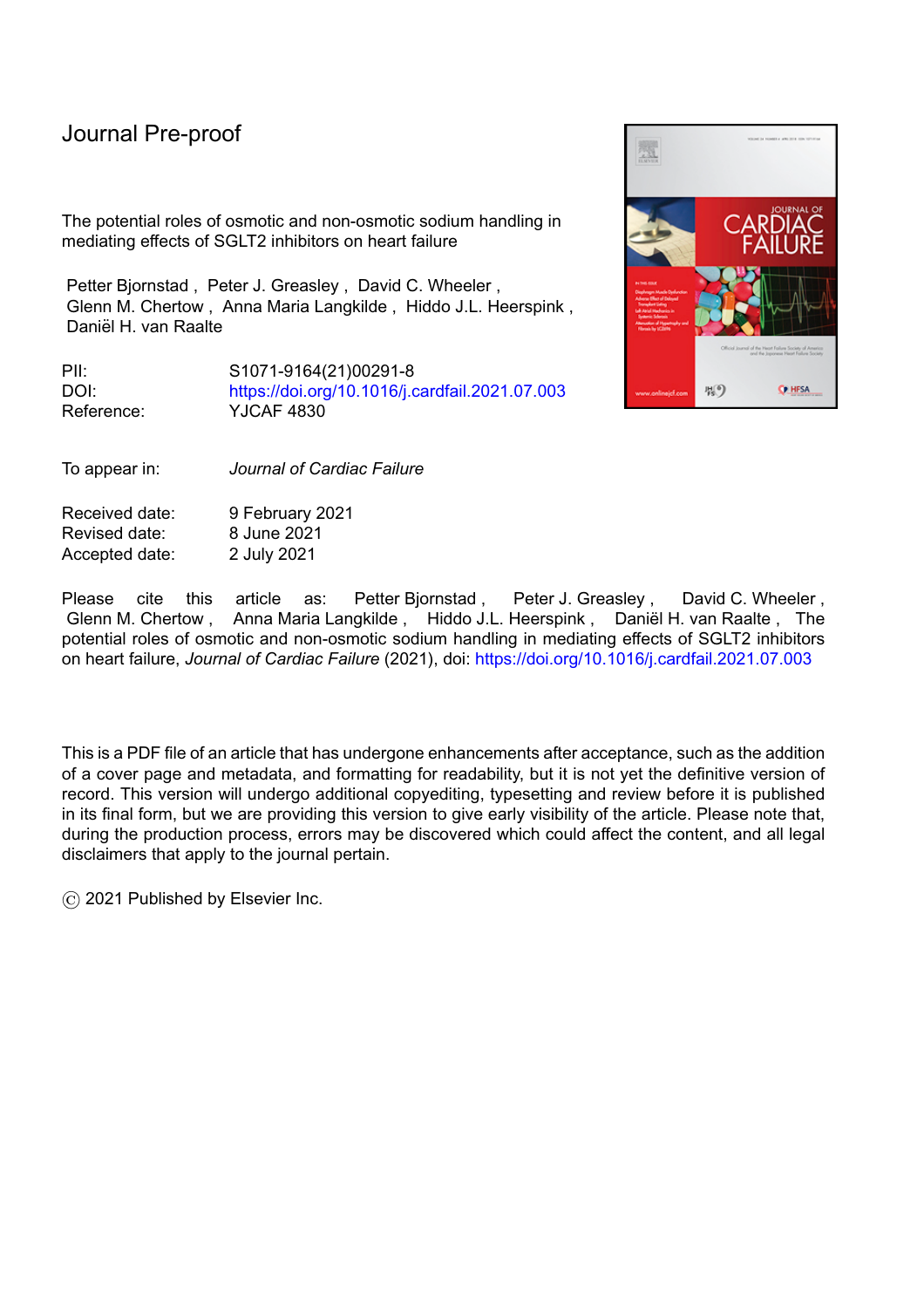### Journal

#### June 7, 2021

cardiovascular outcome event trial in type 2 diabetes mellitus patients—Removing Excess Glucose; HR, hazard ratio; SGLT2, sodium-glucose cotransporter 2; yrs, years.

**Formatted:** Font: 11 pt

#### **Sodium balance, sodium sensitivity, and cardiovascular health**

Given the well-known role of sodium in cardiovascular health, we next address recent research that challenges traditional views about sodium homeostasis, with potential implications for the pathophysiology and treatment of HF, including, including the pathophysiological role of interstitial sodium in HF, as reviewed elsewhere.(16) In most adult populations, the average salt intake well exceeds the ~5-g daily limit recommended by the World Health Organization.(17) Excessive salt intake has been linked to hypertension, CVD,(18) and CKD. Although the pathogenesis underlying the relationship between excessive salt intake and cardiorenal complications remains debated, the leading hypothesis for decades has been that—in so-called salt-sensitive individuals—excess sodium intake with concomitant impaired renal sodium excretion results in extracellular volume (ECV) expansion and hypertension.(19) Particularly iIn patients with CKD, lower glomerular filtration rate (GFR) reduces the rate of sodium and fluid excretion, possibly leading toand activation of the renin–angiotensin–aldosterone system (RAAS) result in and, consequently, through various reduced cardiac output, elevated venous pressure, reduced renal perfusion, reduced cardiac output, and ultimately HF. The net results of these pathophysiological changes include further sodium and water retention with activation of the RAAS and the sympathetic nervous system. However, carefully designed sodium-balance studies in so-called salt-resistant' participants, i.e., individuals in whom increased salt intake does not increase BP or body water/weight, show that much of the ingested sodium excess is in fact not excreted in the urine.(20) Rather, these studies have proposed that sodium may be stored non-osmotically (i.e., without altering ECV) at extrarenal locations, which serve to act as an osmotic sodium buffer. For example, daily rhythmic fluctuations in total body sodium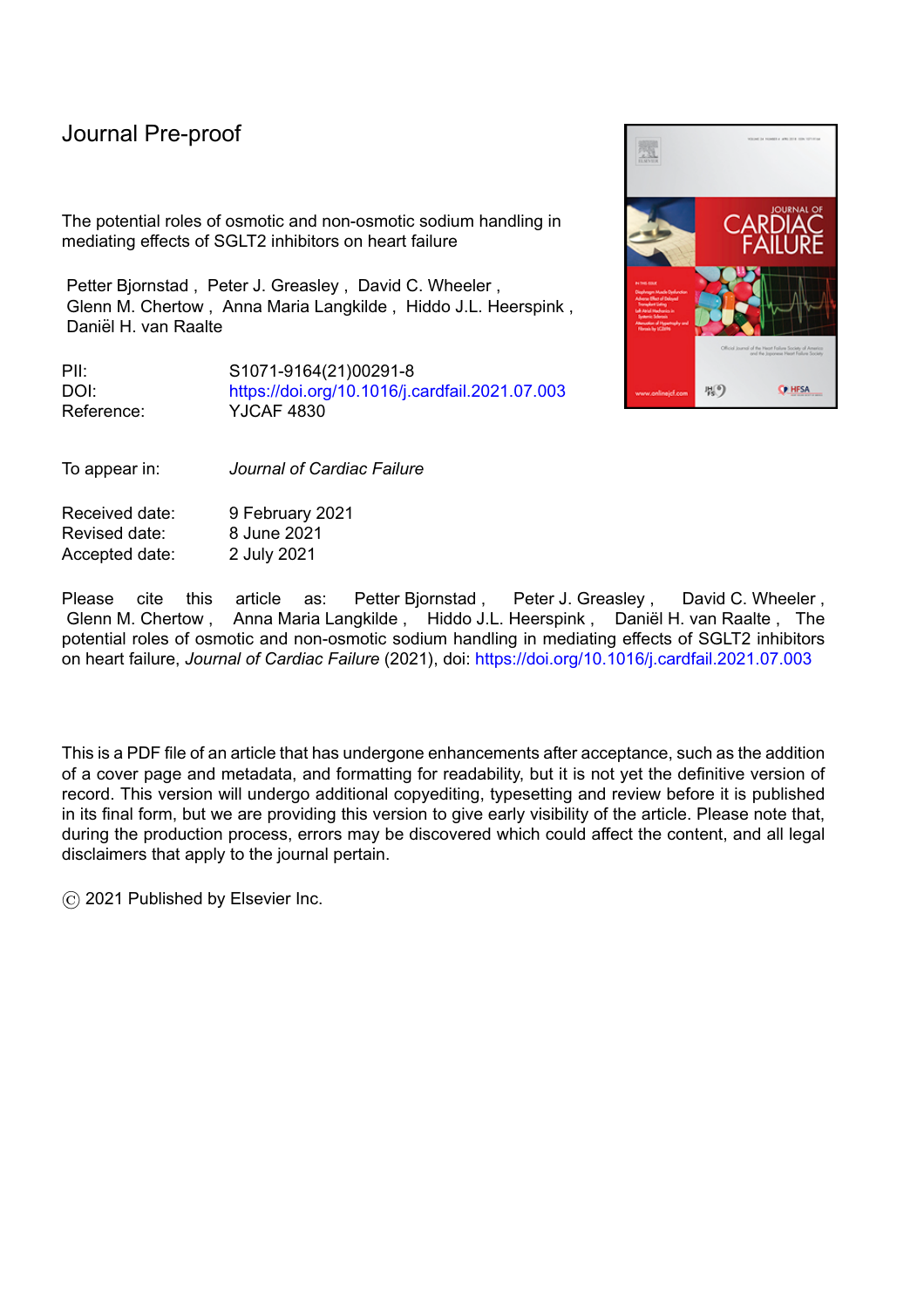#### June 7, 2021 April 9, 2021

59. Chilton R, Tikkanen I, Cannon CP, Crowe S, Woerle HJ, Broedl UC, et al. Effects of empagliflozin on blood pressure and markers of arterial stiffness and vascular resistance in patients with type 2 diabetes. Diabetes Obes Metab. 2015;17:1180–93.

60. Solini A, Giannini L, Seghieri M, Vitolo E, Taddei S, Ghiadoni L, et al. Dapagliflozin acutely improves endothelial dysfunction, reduces aortic stiffness and renal resistive index in type 2 diabetic patients: a pilot study. Cardiovasc Diabetol. 2017;16:138.

61. Jüni RP, Kuster DWD, Goebel M, Helmes M, Musters RJP, van der Velden J, et al. Cardiac microvascular endothelial enhancement of cardiomyocyte function is impaired by inflammation and restored by empagliflozin. JACC Basic Transl Sci. 2019;4:575-91.

62. Uthman L, Homayr A, Jüni RP, Spin EL, Kerindongo R, Boomsma M, et al. Empagliflozin and dapagliflozin reduce ROS generation and restore NO bioavailability in tumor necrosis factor -stimulated human coronary arterial endothelial cells. Cell Physiol Biochem. 2019;53:865-86.

63. Santos-Gallego CG, Requena-Ibanez JA, San Antonio R, Garcia-Ropero A, Ishikawa K, Watanabe S, et al. Empagliflozin Ameliorates Diastolic Dysfunction and Left Ventricular Fibrosis/Stiffness in Nondiabetic Heart Failure: A Multimodality Study. JACC Cardiovasc Imaging. 2021;14:393-407.

64. Pfeifer M, Townsend RR, Davies MJ, Vijapurkar U, Ren J. Effects of canagliflozin, a sodium glucose co-transporter 2 inhibitor, on blood pressure and markers of arterial stiffness in patients with type 2 diabetes mellitus: a post hoc analysis. Cardiovasc Diabetol. 2017;16:29.

65. Sugiyama S, Jinnouchi H, Kurinami N, Hieshima K, Yoshida A, Jinnouchi K, et al. The SGLT2 Inhibitor Dapagliflozin Significantly Improves the Peripheral Microvascular Endothelial Function in Patients with Uncontrolled Type 2 Diabetes Mellitus. Intern Med. 2018;57:2147-56.

**Formatted:** Font: (Default) Times New Roman, 12 pt, Dutch (Netherlands), Do not check spelling or grammar

**Formatted:** Dutch (Netherlands)

**Formatted:** Font: (Default) Times New Roman, 12 pt, Dutch (Netherlands), Do not check spelling or grammar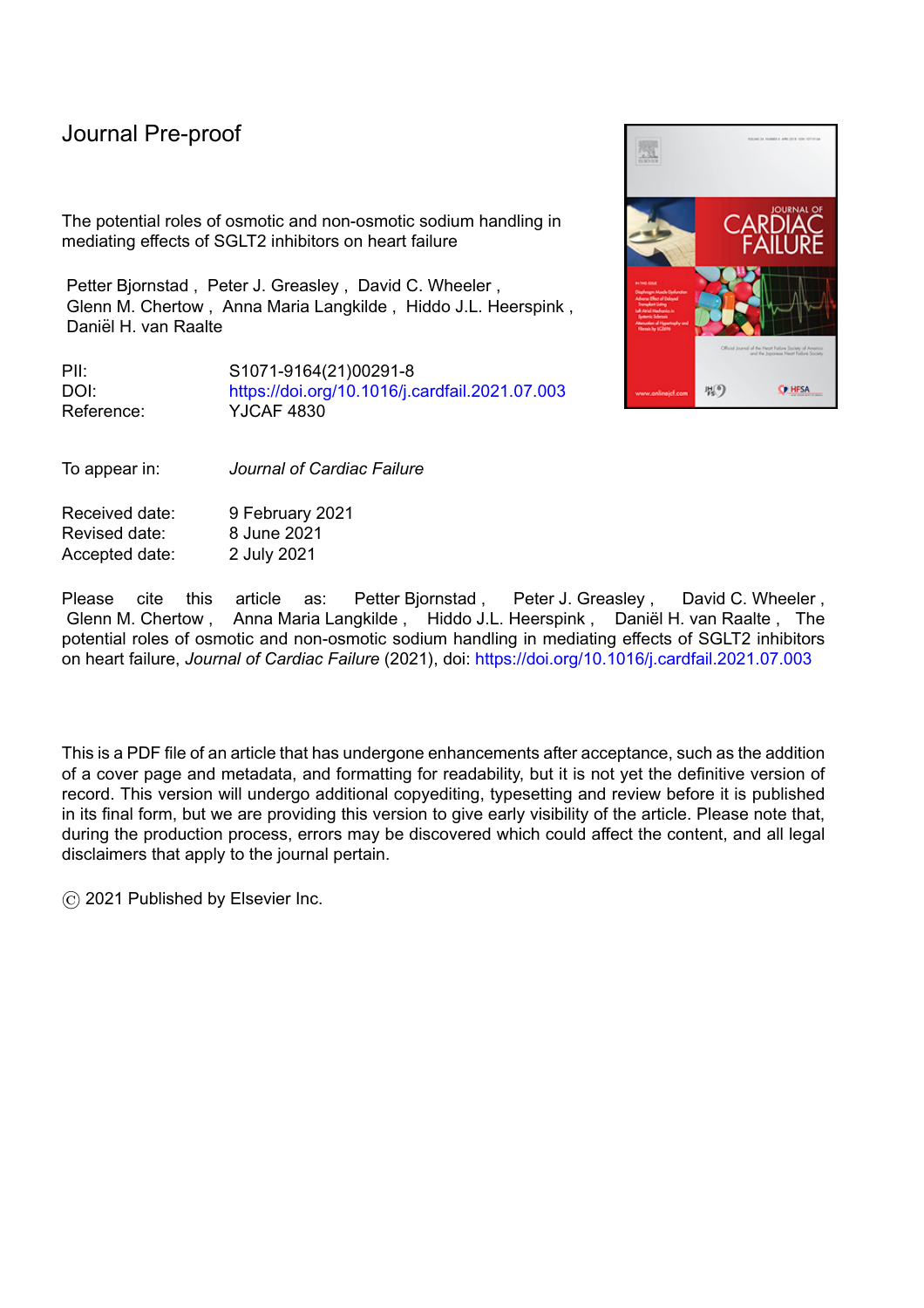#### June 7, 2021 April 9, 2021

66. Shigiyama F, Kumashiro N, Miyagi M, Ikehara K, Kanda E, Uchino H, et al. Effectiveness of dapagliflozin on vascular endothelial function and glycemic control in patients with early-stage type 2 diabetes mellitus: DEFENCE study. Cardiovasc Diabetol. 2017;16:84.

67. Kusche-Vihrog K, Schmitz B, Brand E. Salt controls endothelial and vascular phenotype. Pflugers Arch. 2015;467:499-512.

68. Oberleithner H. A physiological concept unmasking vascular salt sensitivity in man.

Pflugers Arch. 2012;464:287-93.

69. Baartscheer A, Schumacher CA, Wüst RC, Fiolet JW, Stienen GJ, Coronel R, et al.

Empagliflozin decreases myocardial cytoplasmic Na+ through inhibition of the cardiac

Na+/H+ exchanger in rats and rabbits. Diabetologia. 2017;60:568-73.

70. Uthman L, Baartscheer A, Schumacher CA, Fiolet JWT, Kuschma MC, Hollmann MW, et al. Direct cardiac actions of sodium glucose cotransporter 2 inhibitors target pathogenic mechanisms underlying heart failure in diabetic patients. Front Physiol. 2018;9:1575.

71. Heerspink HJL, Stefansson BV, Correa-Rotter R, Chertow GM, Greene T, Hou FF, et al. Dapagliflozin in patients with chronic kidney disease. N Engl J Med. 2020;383:1436-46.

72. McMurray JJV, Solomon SD, Inzucchi SE, Køber L, Kosiborod MN, Martinez FA, et al. Dapagliflozin in patients with heart failure and reduced ejection fraction. N Engl J Med. 2019;381:1995-2008.

73. Nassif ME, Windsor SL, Tang F, Khariton Y, Husain M, Inzucchi SE, et al. Dapagliflozin effects on biomarkers, symptoms, and functional status in patients with heart failure with reduced ejection fraction: the DEFINE-HF trial. Circulation. 2019;140:1463-76. **Formatted:** Font: (Default) Times New Roman, 12 pt, Dutch (Netherlands), Do not check spelling or grammar

**Formatted:** Dutch (Netherlands)

**Formatted:** Font: (Default) Times New Roman, 12 pt, Dutch (Netherlands), Do not check spelling or grammar